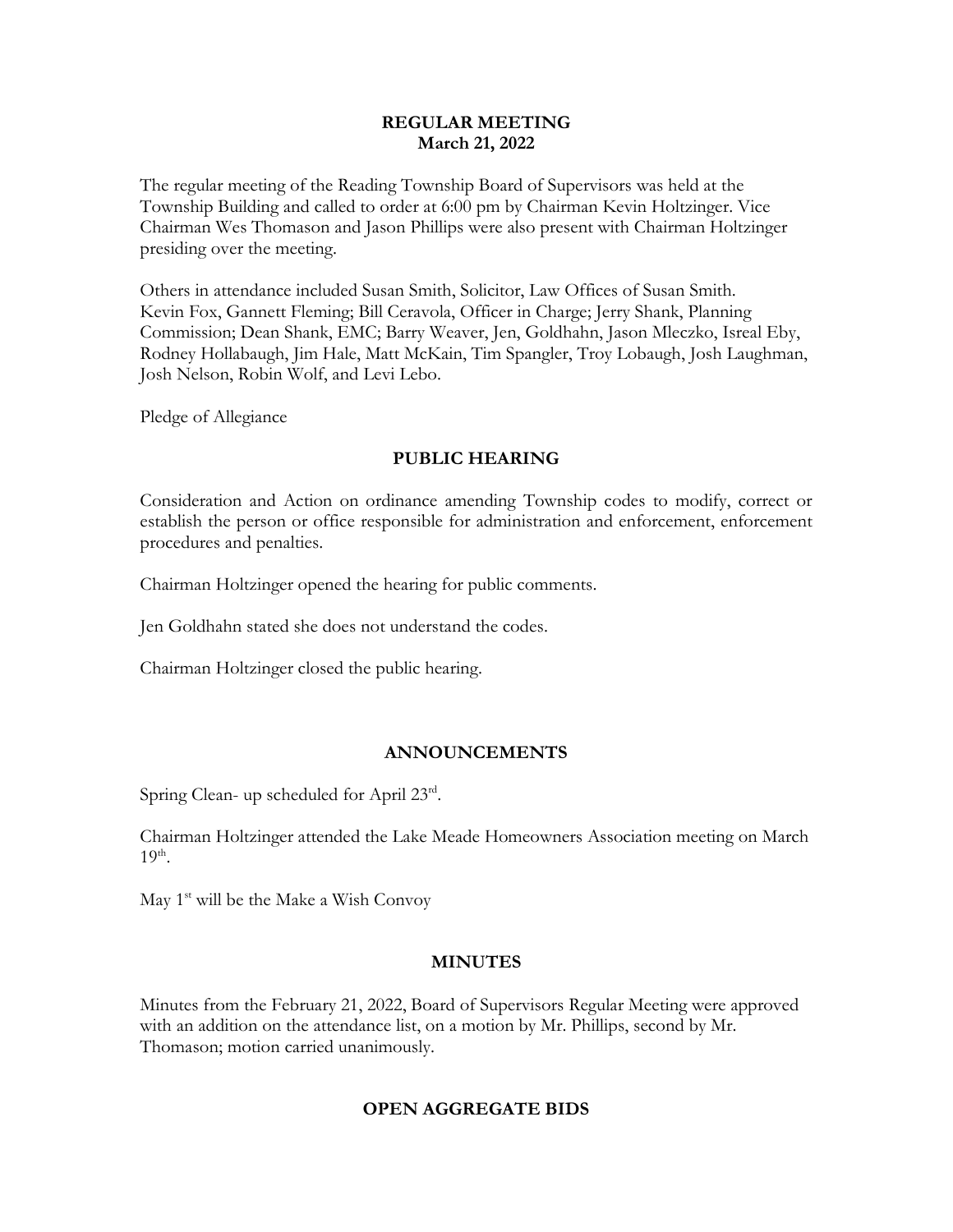|                                    | <b>KINSLEY</b><br><b>BIDDER:</b><br>UNIT PRICE<br><b>SITE DELIVERED</b> | <b>TOTAL</b> | <b>BIDDER: York Building</b><br><b>Products</b><br>UNIT PRICE<br><b>SITE DELIVERED</b> | <b>TOTAL</b> | <b>BIDDER: VULCAN</b><br>UNIT PRICE<br><b>SITE DELIVERED</b> | <b>TOTAL</b> |
|------------------------------------|-------------------------------------------------------------------------|--------------|----------------------------------------------------------------------------------------|--------------|--------------------------------------------------------------|--------------|
| R-4's Rip Rap                      |                                                                         | \$25.00      |                                                                                        | \$18.05      |                                                              | \$23.90      |
| AASHTO #1                          |                                                                         | \$21.50      |                                                                                        | \$16.05      |                                                              | \$22.10      |
| AASHTO #3                          |                                                                         | \$21.50      |                                                                                        | \$16.05      |                                                              | \$22.10      |
| AASHTO #57                         |                                                                         | \$24.00      |                                                                                        | \$16.05      |                                                              | \$22.10      |
| PA-2A SUB-<br>BASE<br>TYPE 2 ANTI- |                                                                         | \$16.75      |                                                                                        | \$14.30      |                                                              | \$13.70      |
| skid                               |                                                                         | No Bid       |                                                                                        | \$18.05      |                                                              | \$23.10      |

Vice Chairman Thomason and Mr. Phillips opened bids for aggregate.

Jason Grim, Road Foreman stated it is hard for York Building Products to keep them supplied with Anti-skid.

New Enterprises also provided a bid package however it was received after the deadline, so it was returned unopened.

Mr. Phillips made a motion to award the bid for the R-4's, AASHTO  $\#1,3 \& 57$  to York Building Products, and the PA-2A sub-base and Type 2 Anti-skid to Vulcan, second by Mr. Thomason; motion carried unanimously.

### **ENGINEER'S REPORT**

### **Chesterfield:**

#### **Sidewalks and driveway aprons construction**

Mr. Fox stated the sidewalks in Chesterfield does not meet the Township Ordinance rules and is unacceptable. The welded wire fabric for the sidewalks is on the ground instead of being within the concrete sidewalk. Chairman Holtzinger made a motion to have the contractor replace the sidewalks and aprons and replace them per the Township Ordinance, second by Mr. Thomason; motion carried unanimously.

## **Hampton Heights:**

### **NPDES permit and stormwater management for individual lots**

Mr. Fox stated Hampton Heights has one NPDES permit and must be done in a certain way. Each lots impervious area can not be more than 3500. Each lot except maybe one has a seepage pit or a rain garden. The purchaser supposedly was told about these items. The property owner is now wanting to install a shed or pool and when the omitted soil is removed it causes a problem, not just for that lot but for the NPDES permit. The property owners may not know about the omitted soils and are taken by surprise, and they may have to hire an engineer. When the developer goes to Adams County Conservation District to terminate his permit, it must match up with what was approved and what was constructed. Mr. Fox suggested a meeting with the developer, Supervisors, the Attorney, himself, and Adams County Conservation District. Mr. Fox will schedule the meeting. **Preliminary/Final Subdivision**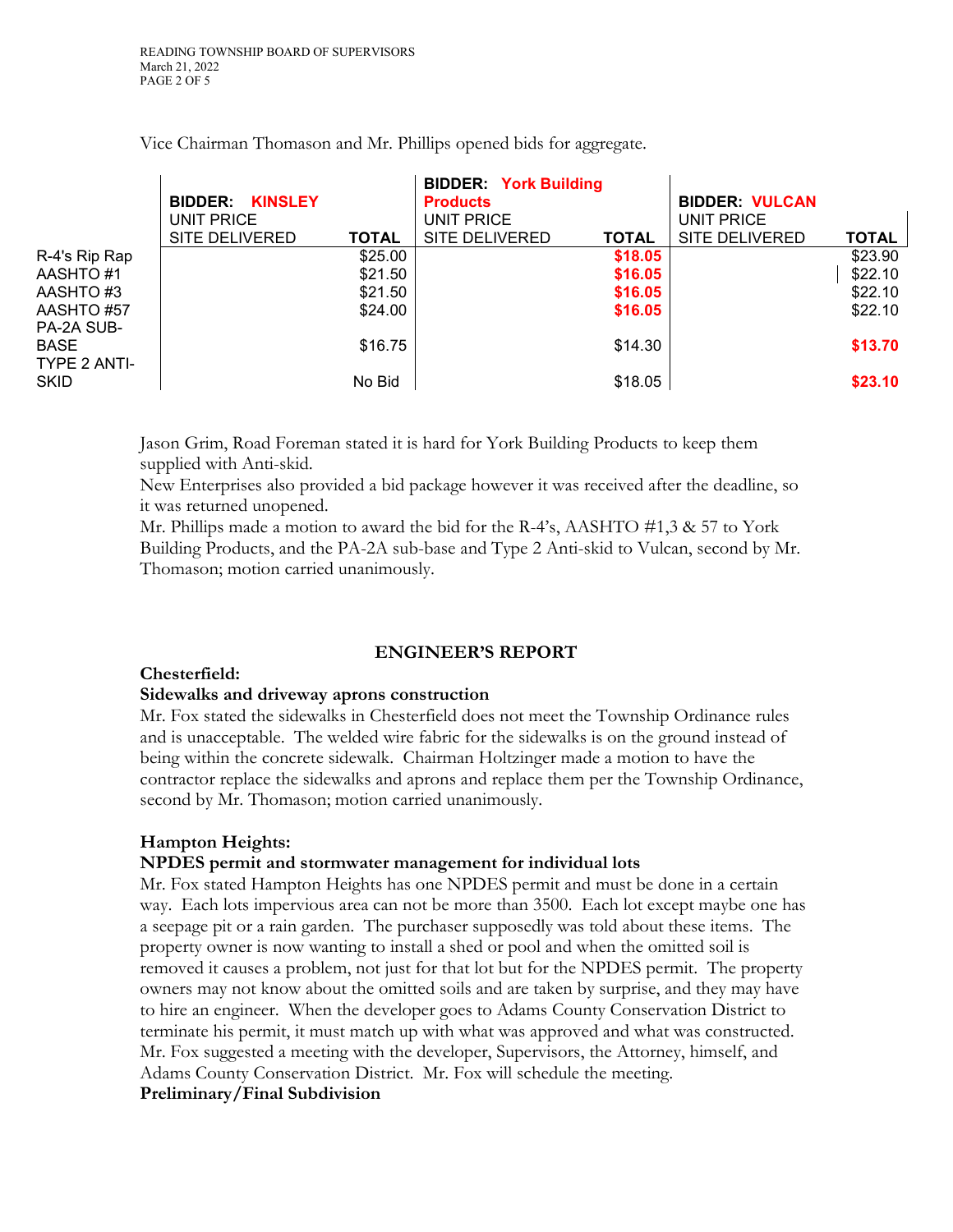### **Craig A. Nell-Deborah A. Nell (115 Harlacher Road) Review and action**

Mr. Phillips gave conditional approval for the Nell Preliminary/Final Subdivision plan upon submission of the Lot Merger Agreement for review and approval as to form and its recording with the plan, recorded Deed Merger Agreement, and all administrative fees being paid, second by Mr. Thomason; motion carried unanimously.

## **BUSINESS MATTERS**

## **Police Body Cam and Mobile video Policy**

Chairman Holtzinger tabled the Police Body Cam and Mobile video Policy to give Attorney Smith time to review.

### **Teamsters Local Union No. 776**

### **Request for pay for essential workers from the American Rescue Plan Funds**

Attorney Smith stated pay for essential workers is one of the four categories on how to spend the money. There is a cap on the amount. She also stated the first report is due the end of April.

The Board acknowledged receiving the letter from the Teamsters Local Union No. 776 requesting essential pay for the Union employees.

## **Jason Mleczko, Hampton Heights HOA**

### **Requesting Speed bumps and painting of pedestrian crosswalks**

Mr. Mleczko is requesting the Township and HOA at Hampton Heights work together to try to control the speeding that is going on in Hampton Heights. Speed bumps were discussed as well as painting the cross walks. Officer Ceravola is going to place the speed monitoring device on Kimberly Lane and monitor the time of day the traffic and speeding are at its worse.

### **Approve Bid Documents & Advertisement Regarding Bid Notice for culvert pipe replacement of Church Road**

Mr. Phillips made a motion to approve the bid documents and advertisement for culvert pipe replacement on Church Road, second by Mr. Thomason; motion carried unanimously.

### **Approve Bid Documents & Advertisement Regarding Bid Notice for tar & chip**

Mr. Phillips made a motion to approve the bid documents and advertisement for tar and chip on various roads, second by Mr. Thomason; motion carried unanimously.

## **Proposed codes amendments ordinance (subject of public hearing) consider and adopt**

Mr. Phillips made a motion to approve the proposed codes amendments with three revisions, second by Mr. Thomason; motion carried unanimously.